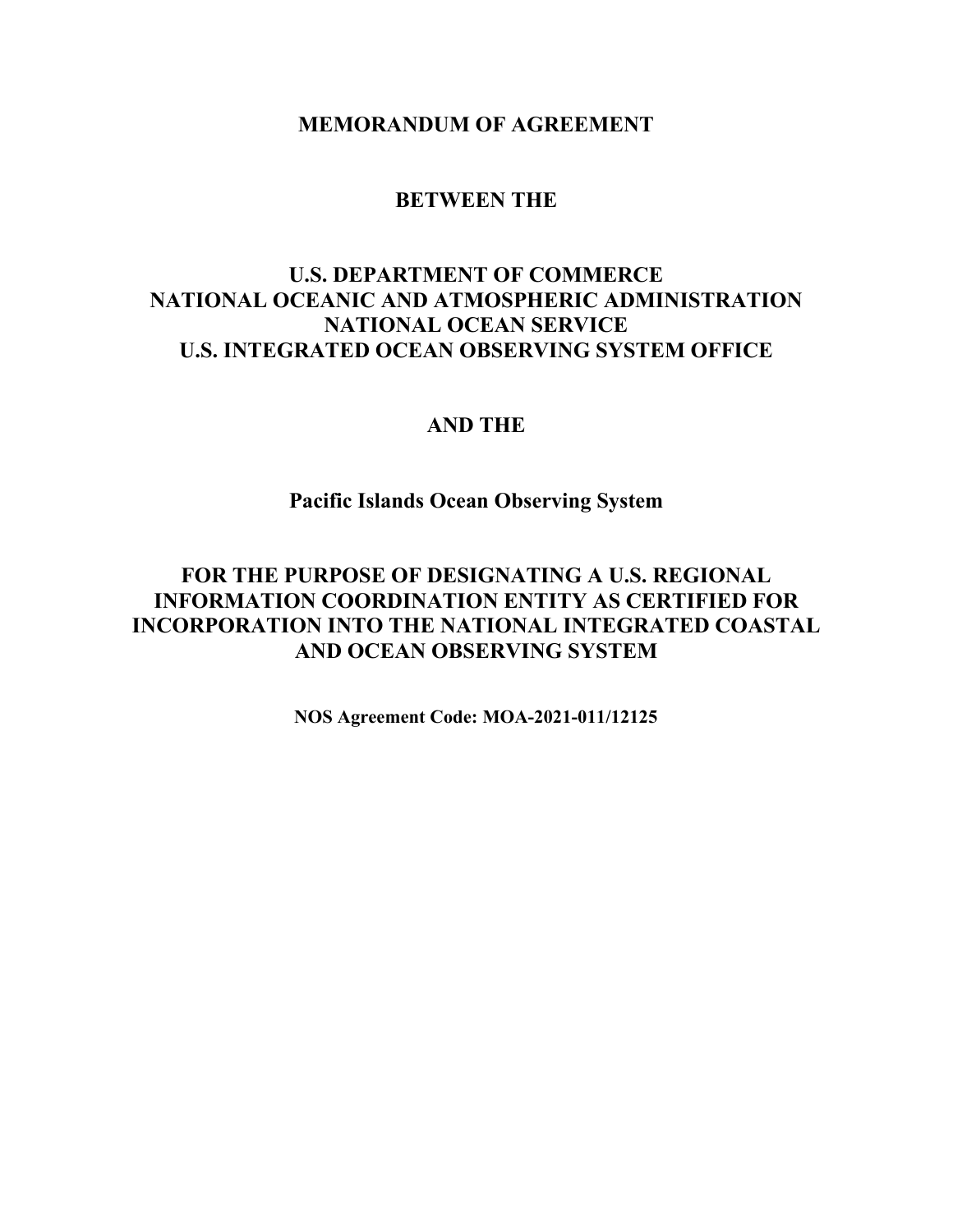#### **I. PARTIES AND PURPOSE**

- A. The Director of the United States Integrated Ocean Observing System (IOOS®) Office, within the National Ocean Service (NOS) of the National Oceanic and Atmospheric Administration (NOAA) within the Department of Commerce (DOC) enters into this Memorandum of Agreement ("MOA" or "Agreement") with the Pacific Islands Ocean Observing System (PacIOOS).
- B. This Agreement integrates PacIOOS into the National Integrated Coastal and Ocean Observing System (ICOOS) based on satisfying the requirements as specified in the Regulations to Certify and Integrate Regional Information Coordination Entities (15 CFR Part 997).

### **II. BACKGROUND**

- A. The Integrated Coastal and Ocean Observation System (ICOOS) Act of 2009 [\(Pub.](http://api.fdsys.gov/link?collection=plaw&congress=111&lawtype=public&lawnum=11&link-type=html)  [L. 111-11\)](http://api.fdsys.gov/link?collection=plaw&congress=111&lawtype=public&lawnum=11&link-type=html) (ICOOS Act or Act, codified at [33 U.S.C. 3601-](http://api.fdsys.gov/link?collection=uscode&title=33&year=mostrecent§ion=3601&type=usc&link-type=html)3610) directs the President, acting through the National Ocean Research Leadership Council (Council), to establish a National Integrated Coastal and Ocean Observation System (System). The System must "include in situ, remote, and other coastal and ocean observation, technologies, and data management and communication systems, and [be] designed to address regional and national needs for ocean information, to gather specific data on key coastal, ocean, and Great Lakes variables, and to ensure timely and sustained dissemination and availability of these data." [33 U.S.C.](http://api.fdsys.gov/link?collection=uscode&title=33&year=mostrecent§ion=3601&type=usc&link-type=html)  [3601\(](http://api.fdsys.gov/link?collection=uscode&title=33&year=mostrecent§ion=3601&type=usc&link-type=html)1). Another purpose of the System is "to fulfill the Nation's international obligations to contribute to the Global Earth Observation System of Systems and the Global Ocean Observing System." [33 U.S.C. 3601\(](http://api.fdsys.gov/link?collection=uscode&title=33&year=mostrecent§ion=3601&type=usc&link-type=html)1) and 3603(a).
- B. The ICOOS Act directs the Interagency Ocean Observation Committee (IOOC) to "develop contract certification standards and compliance procedures for all non-Federal assets, including regional information coordination entities, to establish eligibility for integration into the System." [33 U.S.C. 3603\(](http://api.fdsys.gov/link?collection=uscode&title=33&year=mostrecent§ion=3603&type=usc&link-type=html)c)(2)(E). The Act further directs NOAA, as the lead Federal agency for implementing the System, to "promulgate program guidelines to certify and integrate non-federal assets, including regional information coordination entities, into the System." 33 U.S.C.  $3603(c)(3)(C)$ . The Regulations to Certify and Integrate Regional Information Coordination Entities (15 CFR Part 997) satisfy this requirement and identify the compliance procedures and requirements for certifying RICEs. The U.S. Integrated Ocean Observing System Office, within NOAA, is responsible for implementing the provisions of the Act for certifying RICEs.
- C. NOAA designated PacIOOS a certified RICE on October 15, 2020. This certification will expire five years from date of last signature of this MOA. This MOA provides final integration of PacIOOS into the ICOOS for the same term. Integration provides PacIOOS with the civil liability protections that are described in 15 CFR 997.26.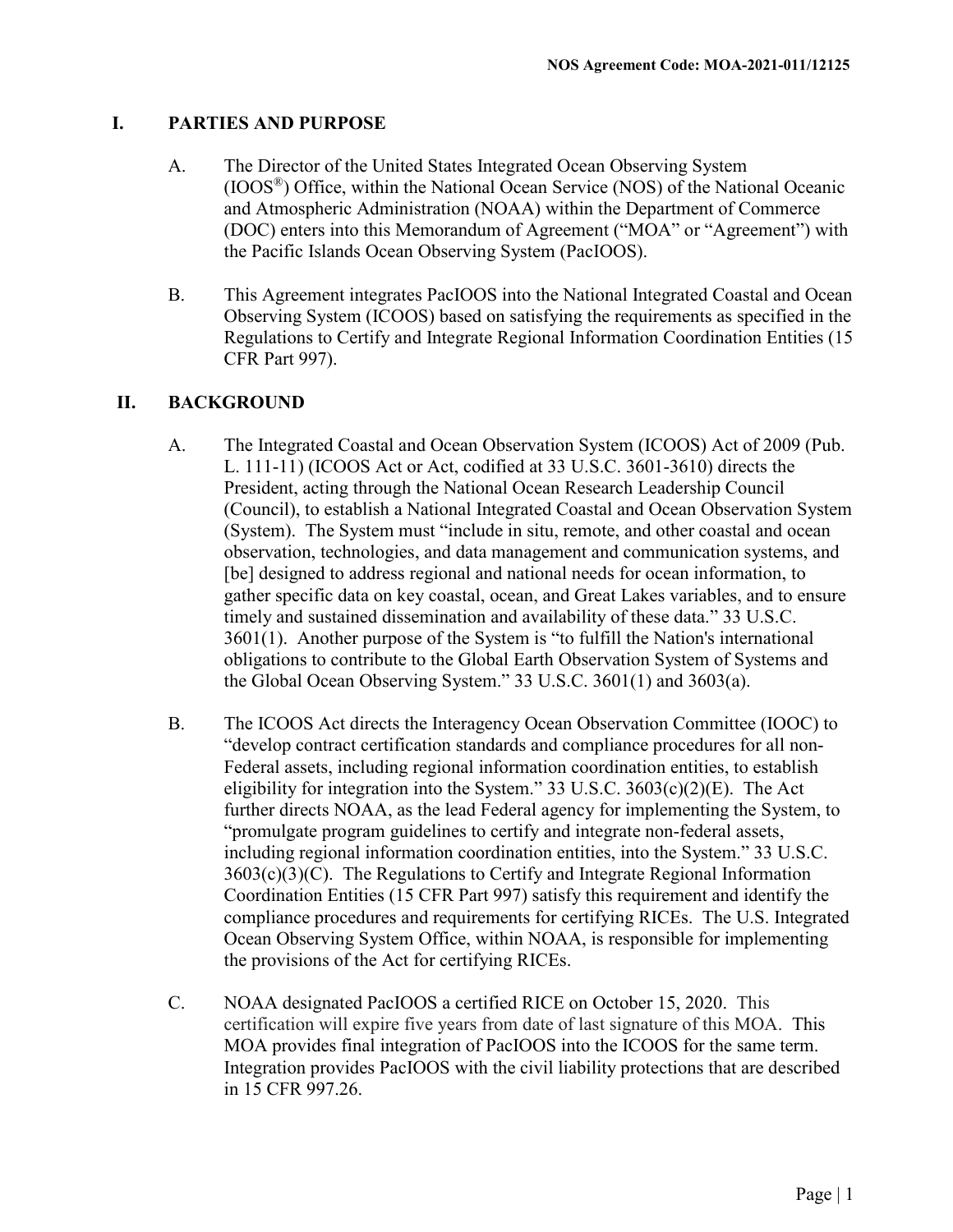## **III. AUTHORITY**

The programmatic authority for NOAA U.S. IOOS Office and PacIOOS to enter into this Agreement is the Integrated Coastal and Ocean Observation System (ICOOS) Act (33 U.S.C. 3601-3610), which authorizes the President to establish a national integrated System of ocean, coastal, and Great Lakes observing systems, comprised of Federal and non-Federal components coordinated at the national level by the National Ocean Research Leadership Council and at the regional level by a network of regional information coordination entities. The system is to include in situ, remote, and other coastal and ocean observation, technologies, and data management and communication systems, designed to address regional and national needs for ocean information, to gather specific data on key coastal, ocean, and Great Lakes variables, and to ensure timely and sustained dissemination and availability of these data.

## **IV. TERMS AND CONDITIONS**

## A. NOAA:

- 1. Consistent with paragraph II.C. above, recognizes PacIOOS as a certified RICE per the ICOOS Act (33 U.S.C. 3601-3610).
- 2. Recognizes the individuals listed as meeting the employee of a RICE criteria in the Decision to Approve PacIOOS Certification Application letter from the Director of the U.S. IOOS Office to the Director of PacIOOS, dated October 15, 2020, as being approved RICE employees consistent with 15 C.F.R § 997.26.
- 3. Will provide reasonable guidance to RICE to fulfill work related to a certification requirement.
- 4. May audit a RICE to ensure that it is maintaining compliance with all parts identified in 15 CFR Part 997.

## B. PacIOOS:

- 1. Will continue to meet all requirements identified in 15 CFR Part 997 through the duration of the Agreement, in conformity with the documentation provided in its certification application.
- 2. Will continue archiving the datasets for nearshore sensors and wave quality buoys routinely with NCEI.
- 3. When finalized, will make available the final PacIOOS Strategic Operational Plan on the PacIOOS website. In the event that PacIOOS wishes to substantially change its Strategic Operational Plan, PacIOOS will notify the U.S. IOOS Office in accordance with 15 C.F.R § 997.13(c).

## **VI. FUNDING ARRANGEMENTS**

This Agreement is not a fiscal or funds obligation document, nor is funding neither anticipated nor required for activities identified herein.

## **VII. DURATION OF THE AGREEMENT, MODIFICATION OR TERMINATION**

A. This Agreement will become effective upon the date of the last signature and shall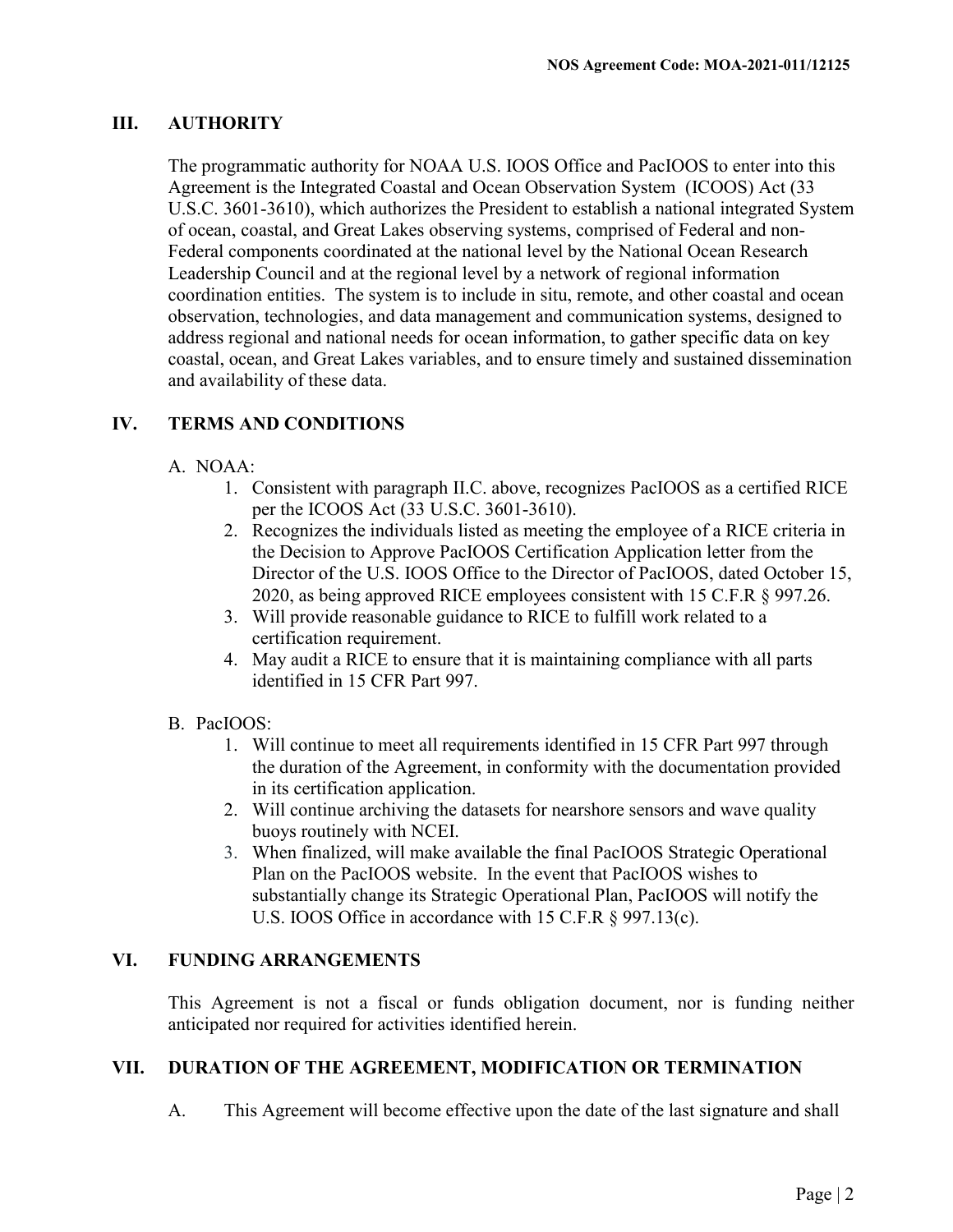remain in effect five years from date of last signature. The Agreement may be amended or terminated consistent with 15 C.F.R 997.14 and 997.15.

#### **VIII. RESOLUTION OF DISAGREEMENT**

If the Parties disagree over how to interpret this Agreement they shall be presented to the other Party for consideration. If agreement or interpretation is not reached within 30 days, the parties may refer the matter to a higher level of authority within their respective organizations for appropriate resolution.

### **IX. CONTACTS:**

### A. POINTS OF CONTACT:

#### *FOR THE INTEGRATED OCEAN OBSERVING SYSTEM (NOAA):*

*For program/technical matters:*

Oriana Villar, Regional Coordinator Integrated Ocean Observing System National Oceanic and Atmospheric Administration 1315 East West Hwy, Suite 225 Silver Spring, MD 20910 (240) 676-5309 (voice) Oriana.Villar@noaa.gov (e-mail)

*FOR THE PacIOOS:*

*For program management/technical areas:*

Melissa Iwamoto, Director Pacific Islands Ocean Observing System (PacIOOS) University of Hawaiʻi at Mānoa 1680 East West Road, POST 815 Honolulu, HI 96822 (808) 956-6556 (voice) mmiwamot@hawaii.edu (email)

B. Either Party may elect to change its point(s) of contact by providing 14-day written notice thereof to the other Party. This change will not require an amendment.

### **X. SIGNATURES:**

This Agreement shall be effective as of the date of last signature of the authorized representatives of the Parties (the "Effective Date"). This Agreement may be signed in duplicate originals, or in separate counterparts, which are as effective as if the Parties signed a single original. A facsimile of an original signature transmitted to the other Party is effective as if the original was sent to the other Party.").

*ACCEPTED AND APPROVED FOR THE DEPARTMENT OF COMMERCE, NATIONAL OCEANIC AND ATMOSPHERIC ADMINISTRATION, NATIONAL OCEAN SERVICE, U.S. INTEGRATED OCEAN OBSERVING SYSTEM:*